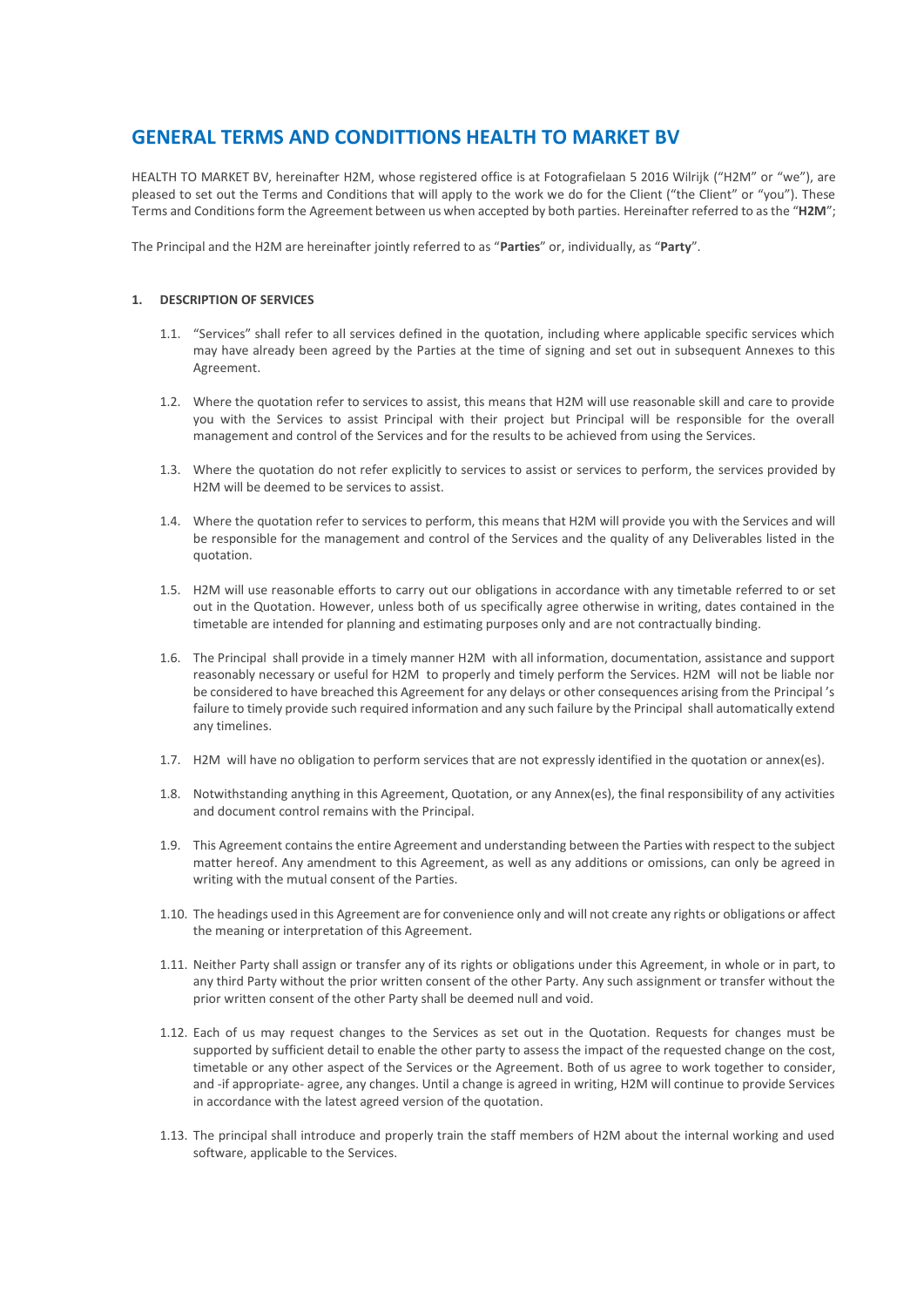# **2. TERM AND TERMINATION**

- 2.1. This Agreement shall enter into force upon the last signature of this Agreement (subject to the provisions for termination set out below) and shall remain in force until, an end date as specified in the quotation, or until the end of the services.
- 2.2. The duration of this Agreement can only be extended with the express written consent of the Parties. If the Principal would like to extend the duration of the Agreement, the Principal must inform H2M in writing, at least thirty (30) days before the termination of this Agreement.
- 2.3. This Agreement may be terminated by either party at any time by giving the other party not less than 30 days' written notice.
- 2.4. This Agreement may be terminated upon either Party's failure to cure any breach of any material provision of this Agreement within thirty (30) days after the breaching Party receives notice of such breach, if such breach is capable of remedy;
- 2.5. In addition, to the extent permitted by law, each Party shall be entitled to terminate this Agreement at any time and without observing a notice period when an exceptional circumstance or fact makes it impossible or unacceptable to the terminating Party to continue the contractual relationship or when the other Party is in serious breach of its obligations under the Agreement. This includes, without being exhaustive, the following scenarios:
	- a) the other Party fails to carry out one (or more) of the essential duties of the Agreement
	- b) the other Party becomes insolvent, is declared bankrupt, copes with a judicial reorganization (or comparable) procedure or is otherwise unable to pay its debts as and when they become due;
	- c) any material and persistent breach of the terms and conditions of this Agreement by the other Party or a serious fault by the other Party.
- 2.6. If the Principal fails to comply with its obligations pursuant to Clause 3, provided however that H2M has given the Principal prior written notice of the fact and thirty (30) days to remedy the situation. In that case, H2M may terminate this Agreement at the end of the aforementioned 30-day period if the Principal has still not complied with its obligations pursuant to Clause 3.
- 2.7. If this Agreement is terminated pursuant to the above-mentioned section, the Principal shall pay all unpaid Services which H2M performed prior to the date of such termination and for any reasonable, non-cancelable costs incurred by H2M pursuant to this Agreement. In that respect H2M will immediately upon termination invoice the mentioned Services and Costs.

#### **3. REMUNERATION OF H2M & INVOICING**

- 3.1. In return for its activities under this Agreement, Principal agrees and undertakes to pay H2M a remuneration as further detailed in the quotation.
- 3.2. In addition, travel and business expenses of the H2M and its sales team including costs for the printing of advertising and promotional material, training material and literature and other selling aids, samples or displays incurred within the framework of the performance of the Services will be reimbursed upon submission of receipts.
- 3.3. The remuneration payable under the terms of this Agreement is exclusive of value added tax, customs duties and other applicable taxes, which, if applicable, shall be added to H2M's invoices at the appropriate rate.
- 3.4. Parties agree that all invoices payable hereunder shall be payable within 30 calendar days after the invoice date.
- 3.5. If payment is not made on the last day of the payment period, then on the following day, H2M will have the right by law and without notice to charge arrears as well as an indemnification from the Principal for all costs that arise from the delay of payment. These interest rate shall correspond to the interest rate under the Belgian Law of August 2nd 2002 regarding late payments in commercial transactions.
- 3.6. To be valid, objections to an invoice should be made by registered letter, addressed to the registered office of H2M, within 14 days of the invoice date. Absence of objections within this period is considered unreserved

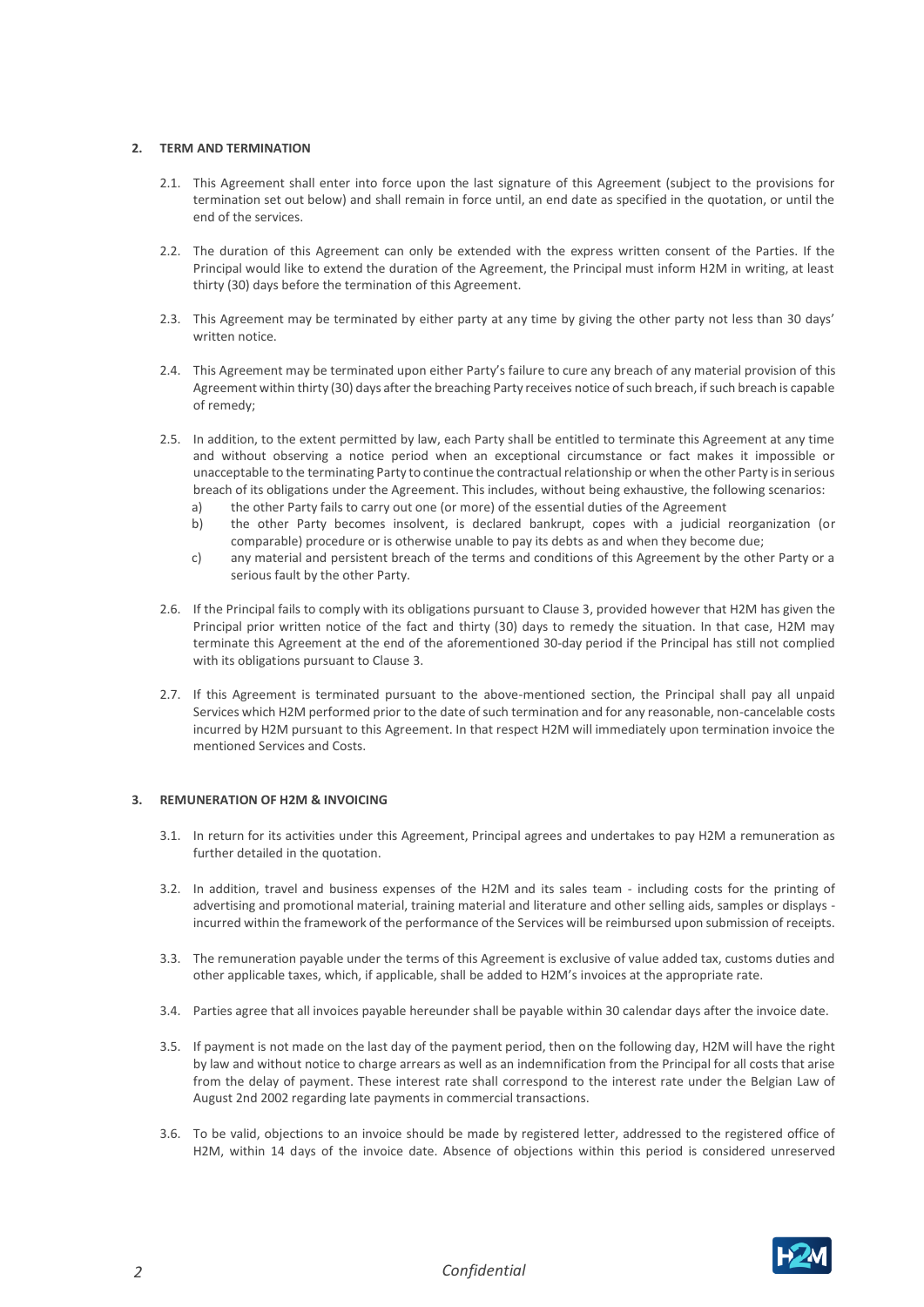acceptance of the conformity of the Services and thus rendering them payable by the Principal. Objections received after this period of 14 days will not be accepted.

- 3.7. Any undisputed amount must be paid to H2M according to the period of 30 days.
- 3.8. In case outstanding invoices are not paid, H2M will have the right, without limiting its rights or redress, to suspend the Services until all invoices are paid in full.
- 3.9. H2M can also decide to terminate this Agreement as specified in Clause 2.6. above, without relieving the Principal from its payment obligation of the outstanding invoices, indemnity or incurred expenses and losses.
- 3.10. All invoices shall be drawn up in Euro and all payments shall be made in Euro.

### **4. RELATIONSHIP BETWEEN PRINCIPAL AND H2M**

- 4.1. H2M is an independent H2M of Principal and shall autonomously decide on the manner of fulfilment of its obligations and the way in which it fulfils its agency assignment.
- 4.2. In this regard, nothing in this Agreement shall be construed to constitute the Parties as partners, joint ventures, employer and employee, co-owners, officers or directors of the other Party or otherwise as participants in a joint undertaking.
- 4.3. The H2M shall be able to perform its services where and when deemed fit, without having to answer to the Principal for time spent, nor for travel or relocations.

#### **5. REPRESENTATION AND WARRANTIES**

5.1. The Principal represents and warrants the following:

- a) to have all required permits, licenses and authorizations to put the Products on the market in the Territory (incl. CE requirements);
- b) to not infringe any third-party rights, including Intellectual Property Rights, and be able to freely develop and offer the Products for the market without being in conflict with any regulations.
- c) to not be bound by any agreements or any types of obligations that would prevent him/her to perform freely and legally this Agreement.

#### **6. COMPLIANCE WITH LAW**

6.1. Either Party agrees that it will not undertake, nor cause or permit to be undertaken, any conduct or activity which is illegal under any laws, decrees, rules or regulations in effect, or would have the effect of causing the other Party to be in violation thereof in the execution of the present Agreement.

#### **7. LIMITATION OF LIABILITY**

- 7.1. Unless agreed upon otherwise in writing by and between the Parties, the liability of the H2M shall be limited to the compensation for any damages incurred by Principal, caused by H2M's gross negligence and intent.
- 7.2. Furthermore, Principal shall in no event hold H2M liable for any indirect, incidental and consequential damages incurred by Principal or for profits lost by the latter, and H2M's liability shall in no event exceed the sum of twentyfive thousand (25.000) euro.
- 7.3. Nothing in the Agreement shall exclude or limit any liability that cannot be limited or excluded by law.

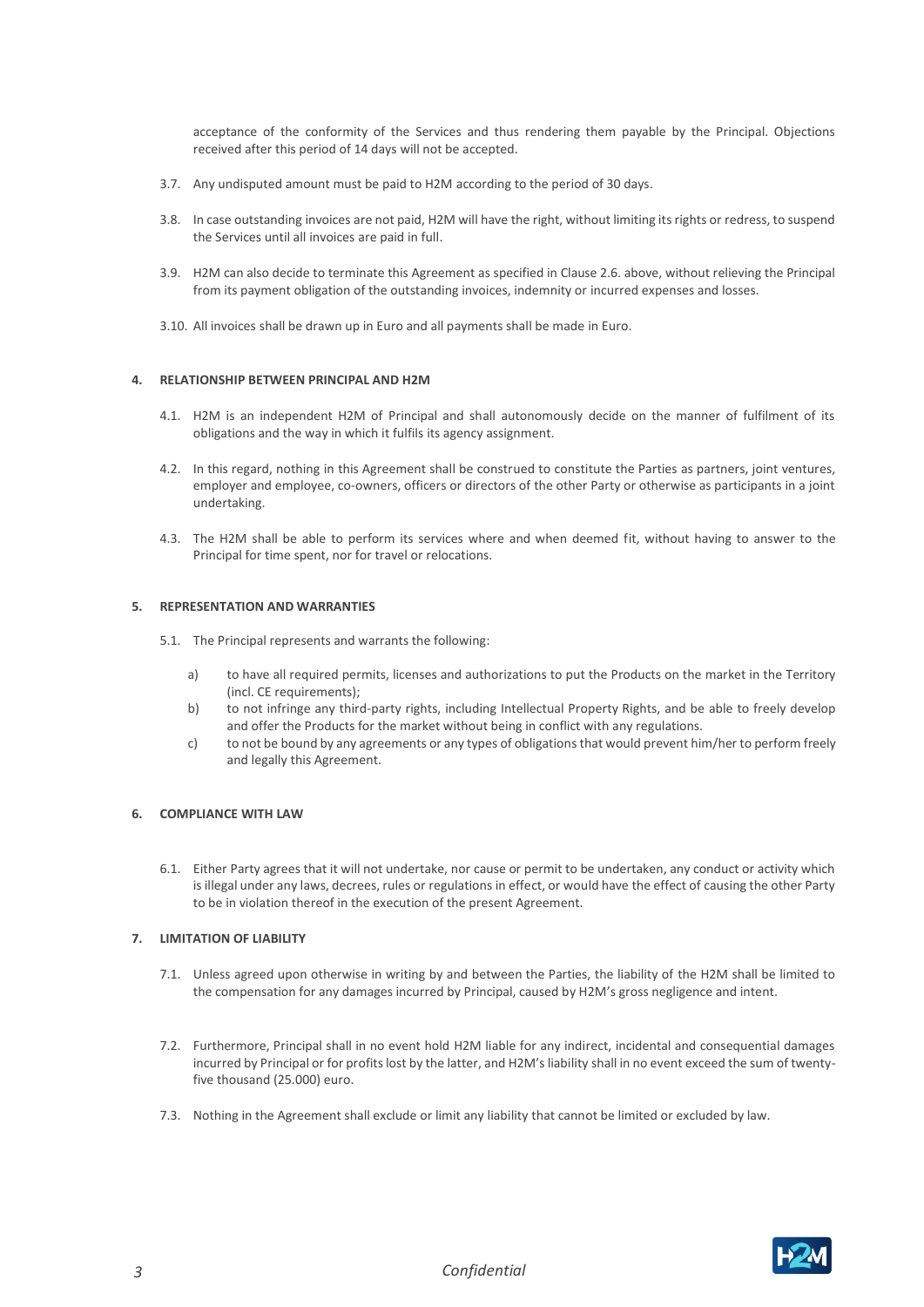# **8. INTELLECTUAL PROPERTY RIGHTS**

- 8.1. H2M agrees that its use of any Intellectual Property Rights of Principal inures solely to the benefit of Principal and this shall not grant any ownership rights therein to H2M.
- 8.2. H2M shall perform its obligations under this Agreement using the Intellectual Property Rights of Principal where appropriate. H2M shall not alter, deface, remove, cover, mutilate, or add to, in any manner whatsoever, any patent notice, copyright notice, trademark, trade name, serial number, model number, brand name or legend that Principal may attach or affix to the Products.
- 8.3. The Parties acknowledge that the Principal has granted to the H2M the right to use the commercial names of the Principal to perform its obligations under this Agreement.
- 8.4. In this regard, the Parties agree that they can only use the Intellectual Property Rights and the commercial names of the other Party within the framework of this Agreement, and that they shall not acquire any ownership rights therein.

#### **9. PRIVACY AND DATA PROTECTION**

- 9.1. In the event, Personal Data would be Processed in the context of the performance of this Agreement, the Parties understand and agree that the Processing will be done in accordance with applicable laws and regulations (including the GDPR). In particular, if one Party transfers Personal Data to another Party, it represents and warrants that 1) it has a lawful basis to do so, 2) it has adequately informed the respective data subjects of such transfer, 3) the transfer of such Personal Data does not constitute a breach of applicable data protection laws or regulations.
- 9.2. Each Party understands and agrees to be responsible for their own Processing of Personal Data as a Controller in the sense of the GDPR. The transferring Party is and remains liable for the Processing of the Personal Data in compliance with GDPR and any other legislation, until the moment of and including the transfer of the data, notwithstanding any other further Processing that transferring Party would perform under its responsibility. The receiving Party will become liable for the (further) Processing of the transferred Personal Data in compliance with GDPR and any other legislation, as from the moment it receives the data following the transfer (for example when the data enters into its IT systems).

#### **10. INDEMNITY**

- 10.1. Upon termination of the Agreement, except (i) in case of the termination of the Agreement by the Principal for the reasons mentioned in Article 2.5 or (ii) in case of the termination of the Agreement by the H2M for other reasons than those mentioned in Article 2.5., the H2M will be entitled to an indemnity ("uitwinningsvergoeding"/"indemnité d'éviction") in accordance with the provisions of Book X, Title I of the Belgian Code of Economic Law.
- 10.2. The Party terminating the Agreement without observing the notice period as set out in Article 2.2., is held to pay an indemnity to the other Party equal to the H2M's remuneration for the duration of the notice period or of the remaining part of that period. This termination indemnity will be calculated on the working hours foreseen for the coming 30-days starting from the termination.

# **11. FORCE MAJEURE**

- 11.1. Neither Party shall be liable to the other Party for any delay or omission in the performance of any obligation hereunder, where the delay or omission is due to Force Majeure. For the sake of clarity, such Party shall not be deemed to be in breach of this Agreement.
- 11.2. If Force Majeure prevents or delays the performance by a Party of any obligation under this Agreement, then the Party claiming Force Majeure shall promptly notify the other Party thereof in writing giving full and complete account of the causes of delay or omission.

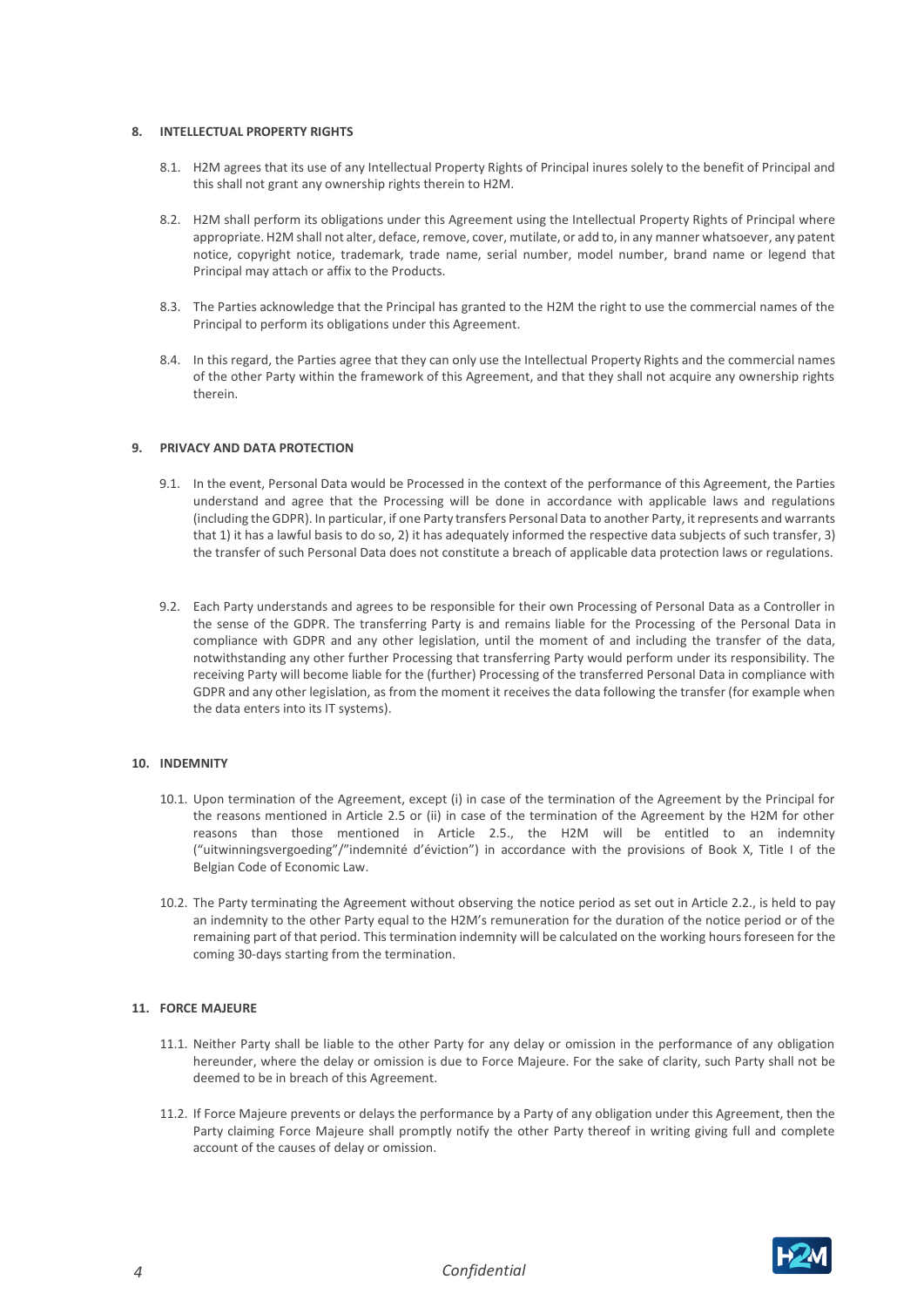11.3. Party's obligations hereunder with respect to any required performance, which is so impeded or prevented by an event of Force Majeure, shall be suspended until such event ceases.

# **12. CONFIDENTIALITY**

- 12.1. Each Party undertakes to keep secret and confidential at all times during and after the termination of this Agreement, the Confidential Information disclosed or developed by the other Party for the purposes of this Agreement directly or indirectly, orally, in writing or by inspection and that it will use the same solely for the purposes of this Agreement.
- 12.2. Nothing in this Agreement shall prevent the disclosure of information by a Party that:
	- a) prior to the transmittal thereof to the Party was of general public knowledge;
	- b) becomes, subsequent to the time of transmittal to the Party, a matter of general public knowledge otherwise than as a consequence of a breach by the Party of any obligation under this Agreement;
	- c) is made public by the other Party;
	- a) was in the possession of the Party in documentary form prior to the time of disclosure thereof to the Party by the other Party, and is held by the Party free of any obligation of confidence to the other Party or any third party; or
	- b) is received in good faith from a third party having the right to disclose it, who, to the best of the Party's knowledge, did not obtain such information from the other Party and who imposes no obligation of secrecy on the Party with respect to such information.
- 12.3. This Clause shall apply for a period of three (3) years following termination of this Agreement.

#### **13. RECORD KEEPING AND AUDIT RIGHT**

- 13.1. Each Party shall maintain at all times during the term of this Agreement at its principal place of business, full, complete and accurate books of account and records in relation to its obligations under this Agreement.
- 13.2. Upon reasonable notice and subject to the reasonable security policies of the other Party, a Party shall be granted access during normal business hours to any of the other Party's premises in order for the Party, or one of its representatives, to inspect the other Party's relevant books and records solely to verify the other Party's compliance with its obligations under this Agreement.

## **14. NON-SOLICITATION**

- 14.1. Principal shall not, as from the Effective Date and until 12 months after the termination of this Agreement, approach staff members or independent contractors of H2M in order to (offer to) employ them, contract with them or to have them employed or contracted by third parties through its mediation. Principal shall also not, during the same period, employ or contract any staff or independent contractors of Principal, when approached by the staff member or independent contractor himself, unless such staff member or independent contractor was dismissed at the initiative of Principal.
- 14.2. If the Principal breaches the non-solicitation provisions as set out in Article 14.1, Principal is held to pay a fee to H2M equal to 6 months gross salary of the relevant staff members or independent contractors.

#### **15. GENERAL PROVISIONS**

15.1. The failure of either Party to enforce at any time any of the provisions of this Agreement or to require at any time the performance by the other Party of any such provisions, shall in no way be construed to be a waiver of such provisions, nor in any way affect the validity of this Agreement or any part thereof, or the right of either Party thereafter to enforce each and every provision. No waiver by any Party hereto of any provision of this Agreement shall be deemed to have been made unless expressed in writing and signed by such Party.